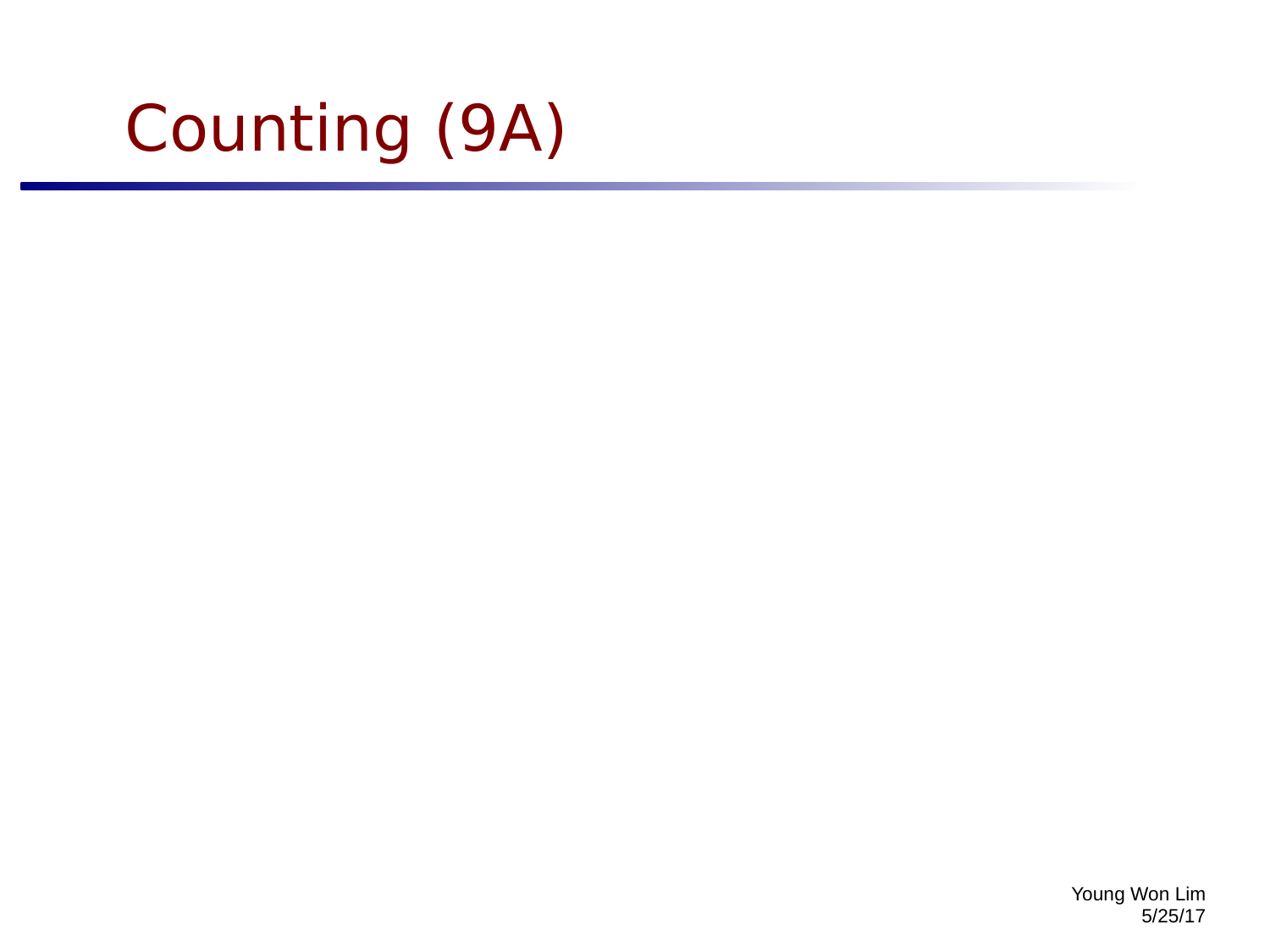Copyright (c) 2017 Young W. Lim.

 Permission is granted to copy, distribute and/or modify this document under the terms of the GNU Free Documentation License, Version 1.2 or any later version published by the Free Software Foundation; with no Invariant Sections, no Front-Cover Texts, and no Back-Cover Texts. A copy of the license is included in the section entitled "GNU Free Documentation License".

Please send corrections (or suggestions) to [youngwlim@hotmail.com](mailto:youngwlim@hotmail.com).

This document was produced by using OpenOffice and Octave.

Young Won Lim 5/25/17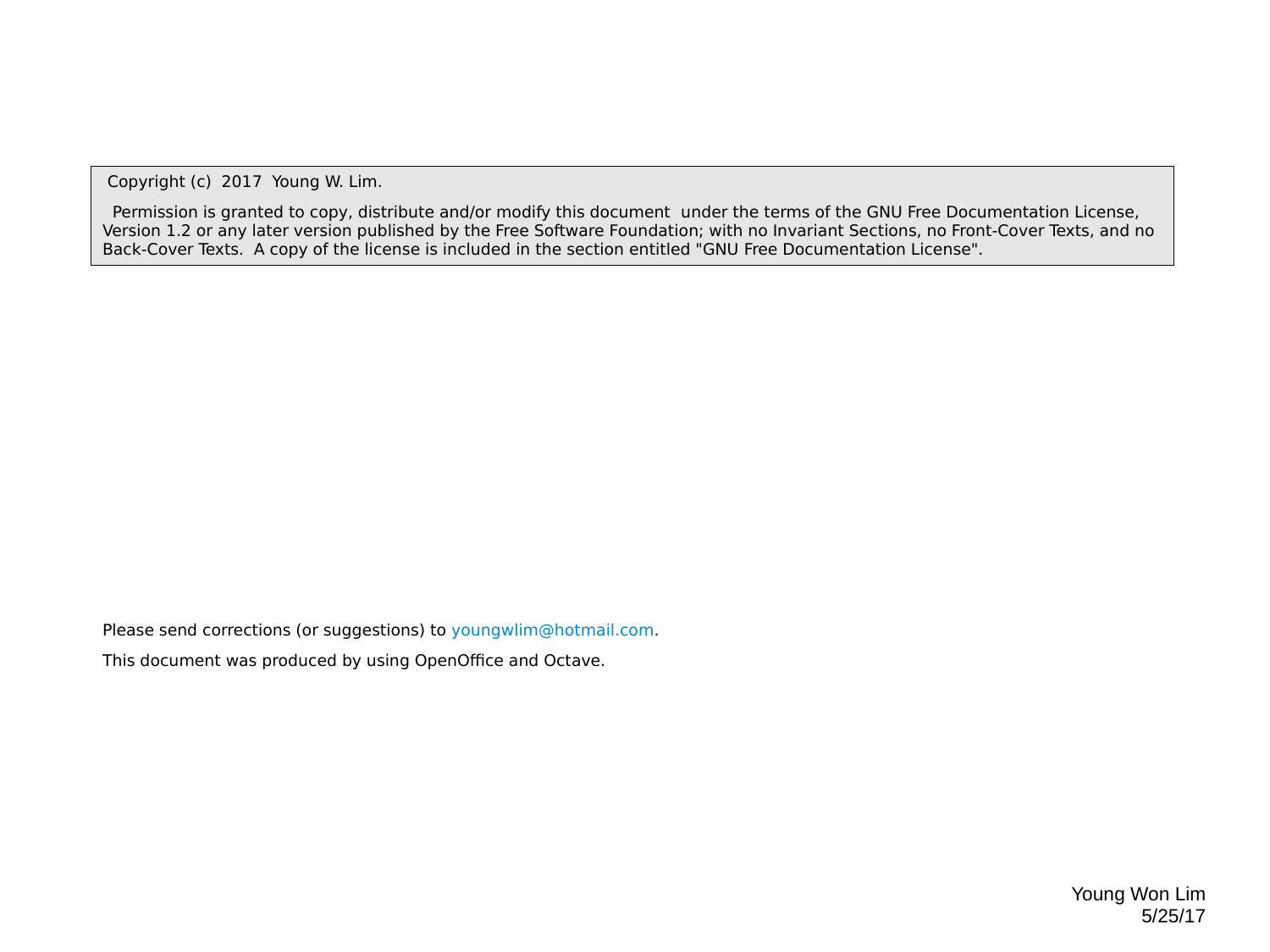### Permutation



Each of the six rows is a different permutation of three distinct balls

> there are six permutations of the set {1,2,3}, namely:  $(1,2,3),$  $(1,3,2),$  $(2,1,3),$  $(2,3,1),$  $(3,1,2),$  $(3,2,1)$

https://en.wikipedia.org/wiki/Permutation

#### Counting (9A) 3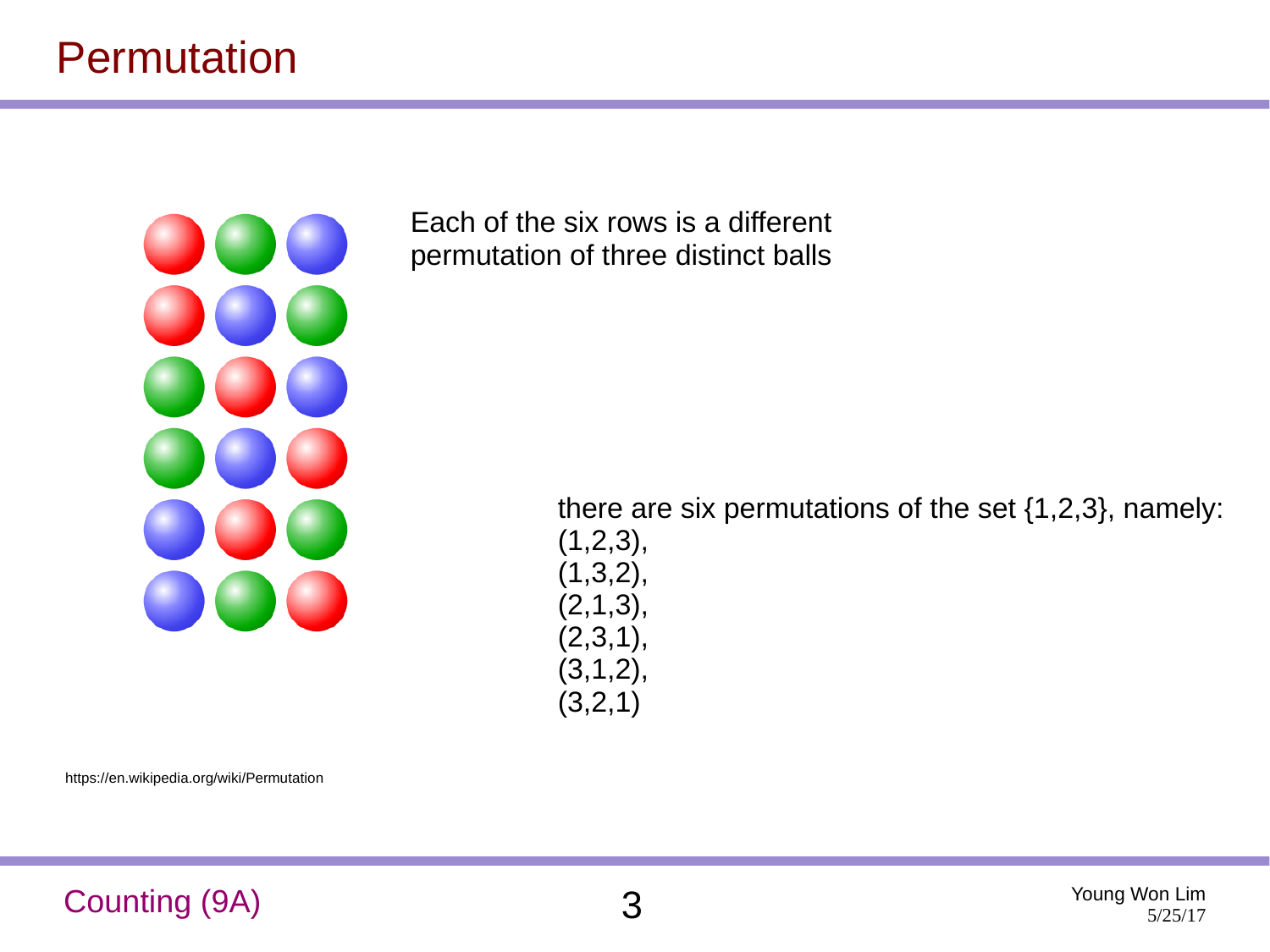### Cauchy's two-line notation

$$
\sigma = \begin{pmatrix} 1 & 2 & 3 & 4 & 5 \\ 2 & 5 & 4 & 3 & 1 \end{pmatrix};
$$

$$
\sigma = \begin{pmatrix} 3 & 2 & 5 & 1 & 4 \\ 4 & 5 & 1 & 2 & 3 \end{pmatrix}.
$$

$$
\sigma=\begin{pmatrix}x_1&x_2&x_3&\cdots&x_n\\\sigma(x_1)&\sigma(x_2)&\sigma(x_3)&\cdots&\sigma(x_n)\end{pmatrix}\!.
$$

https://en.wikipedia.org/wiki/Permutation

#### Counting (9A) 4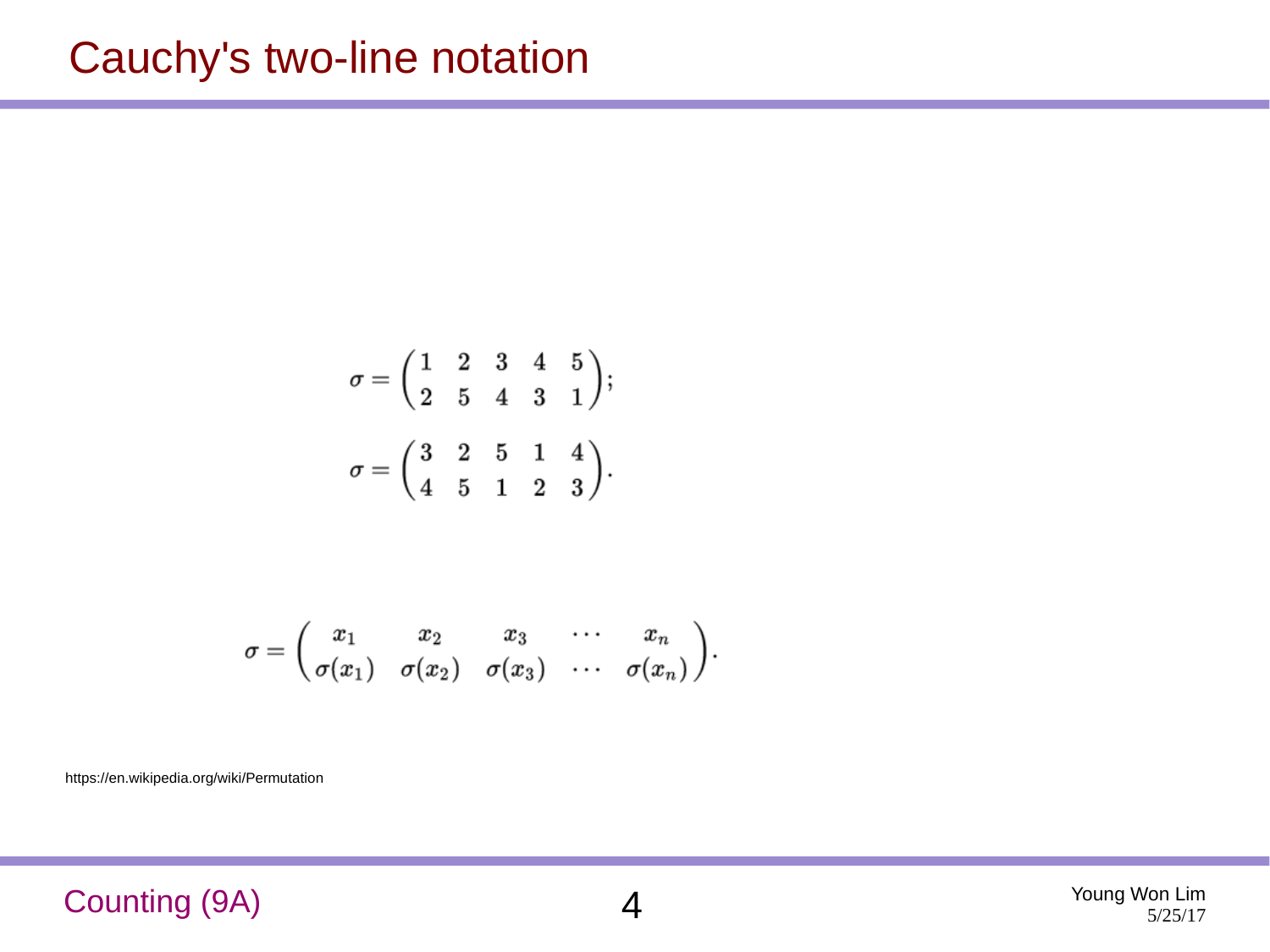# k-permutations of n

$$
P(n,k) = \underbrace{n \cdot (n-1) \cdot (n-2) \cdots (n-k+1)}_{k \text{ factors}}
$$



 $\frac{n!}{(n-k)!}.$ 

$$
C(n,k) = \frac{P(n,k)}{P(k,k)} = \frac{\frac{n!}{(n-k)!}}{\frac{k!}{0!}} = \frac{n!}{(n-k)!\,k!}.
$$

$$
P(n,k) = \frac{n!}{(n-k)!}
$$
  
=  $(n-0) \cdot (n-1) \cdot (n-2) \cdots (n-(k-1))$ 

https://en.wikipedia.org/wiki/Combination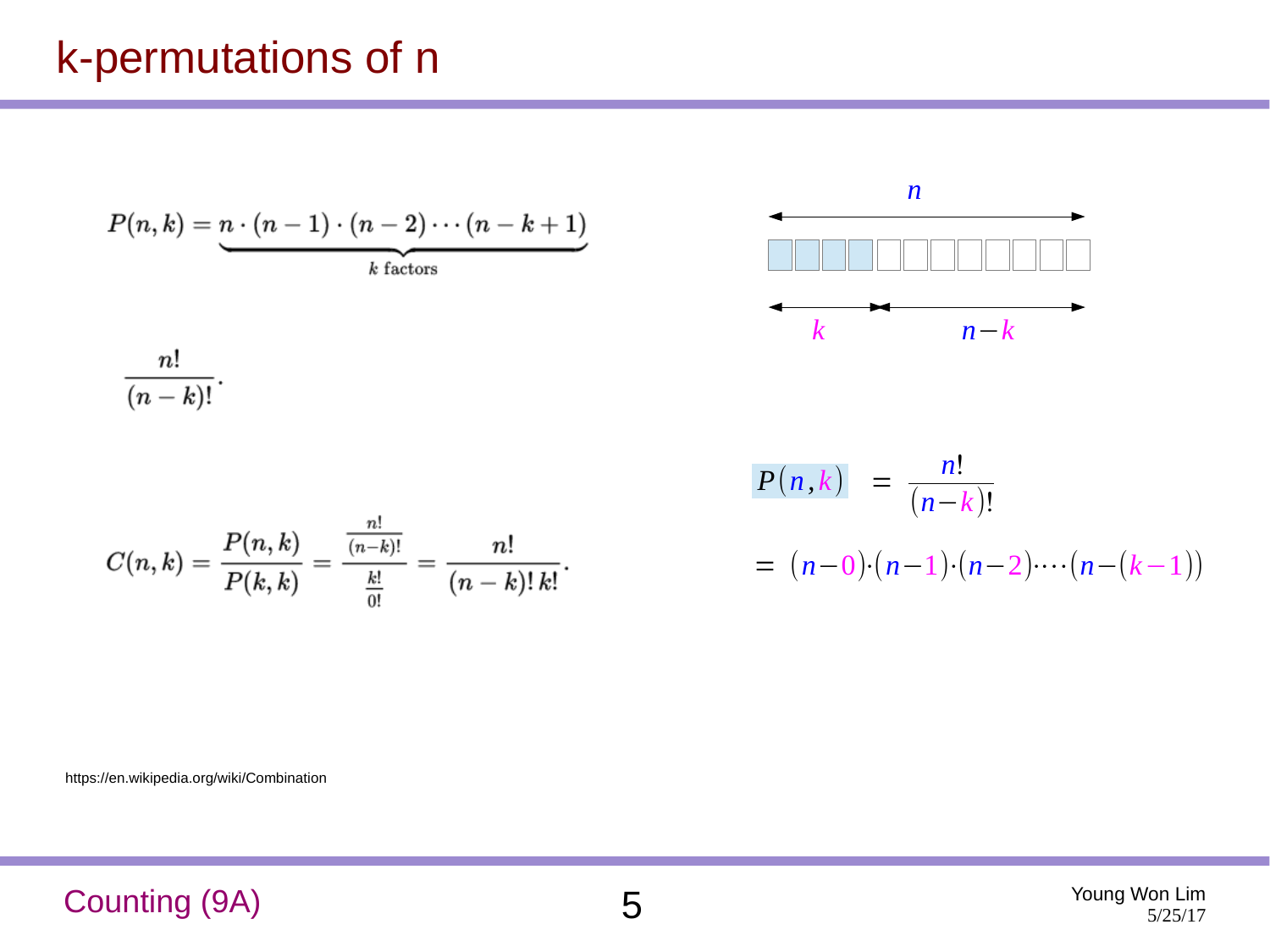# k-permutations of 4

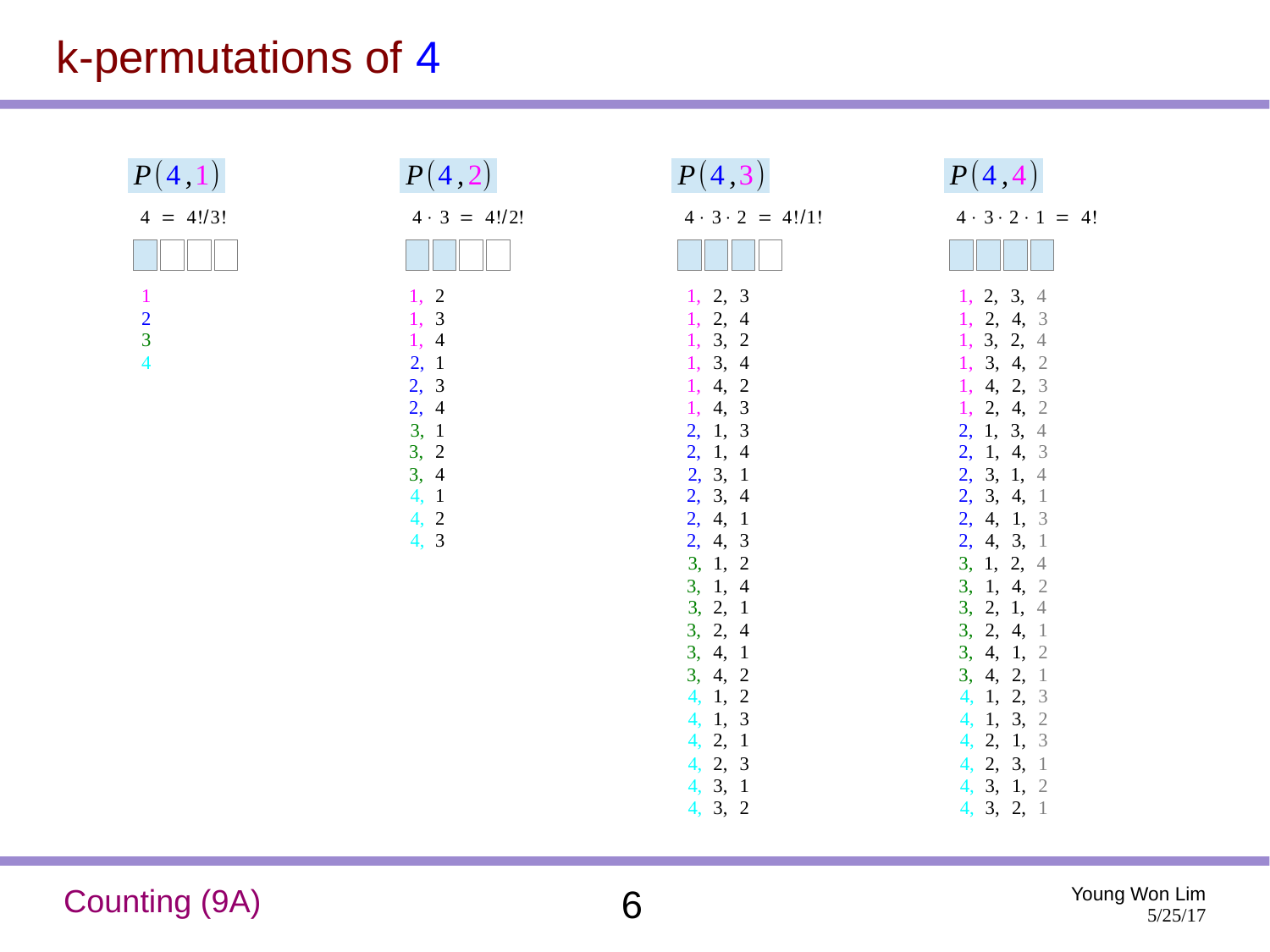# **Combination**



3-element subsets of a 5-element set

https://en.wikipedia.org/wiki/Combination

#### Counting (9A) 7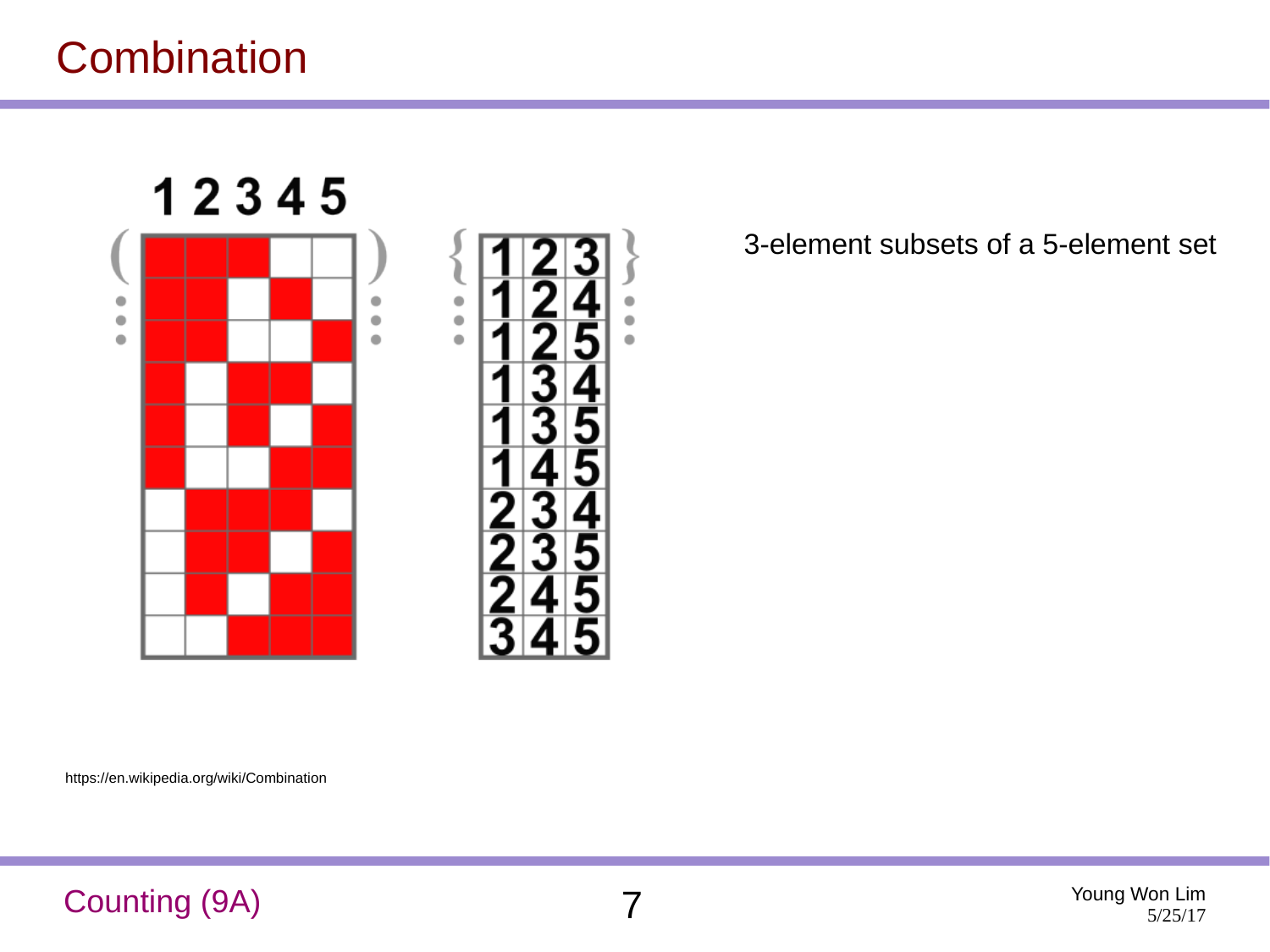$$
\binom{n}{k}=\frac{n(n-1)\cdots(n-k+1)}{k(k-1)\cdots 1},\qquad \frac{n!}{k!(n-k)!}
$$

$$
(1+X)^n = \sum_{k\geq 0} \binom{n}{k} X^k,
$$

$$
\binom{n}{0} = \binom{n}{n} = 1, \quad \binom{n}{k} = 0
$$

$$
\binom{n}{k} = \binom{n-1}{k-1} + \binom{n-1}{k},
$$
\n
$$
\binom{n}{k} = \frac{n(n-1)(n-2)\cdots(n-k+1)}{k!} \qquad \binom{n}{k} = \binom{n}{n-k}, \qquad \binom{n}{k} = \frac{n!}{k!(n-k)!},
$$

https://en.wikipedia.org/wiki/Combination

#### Counting (9A) 8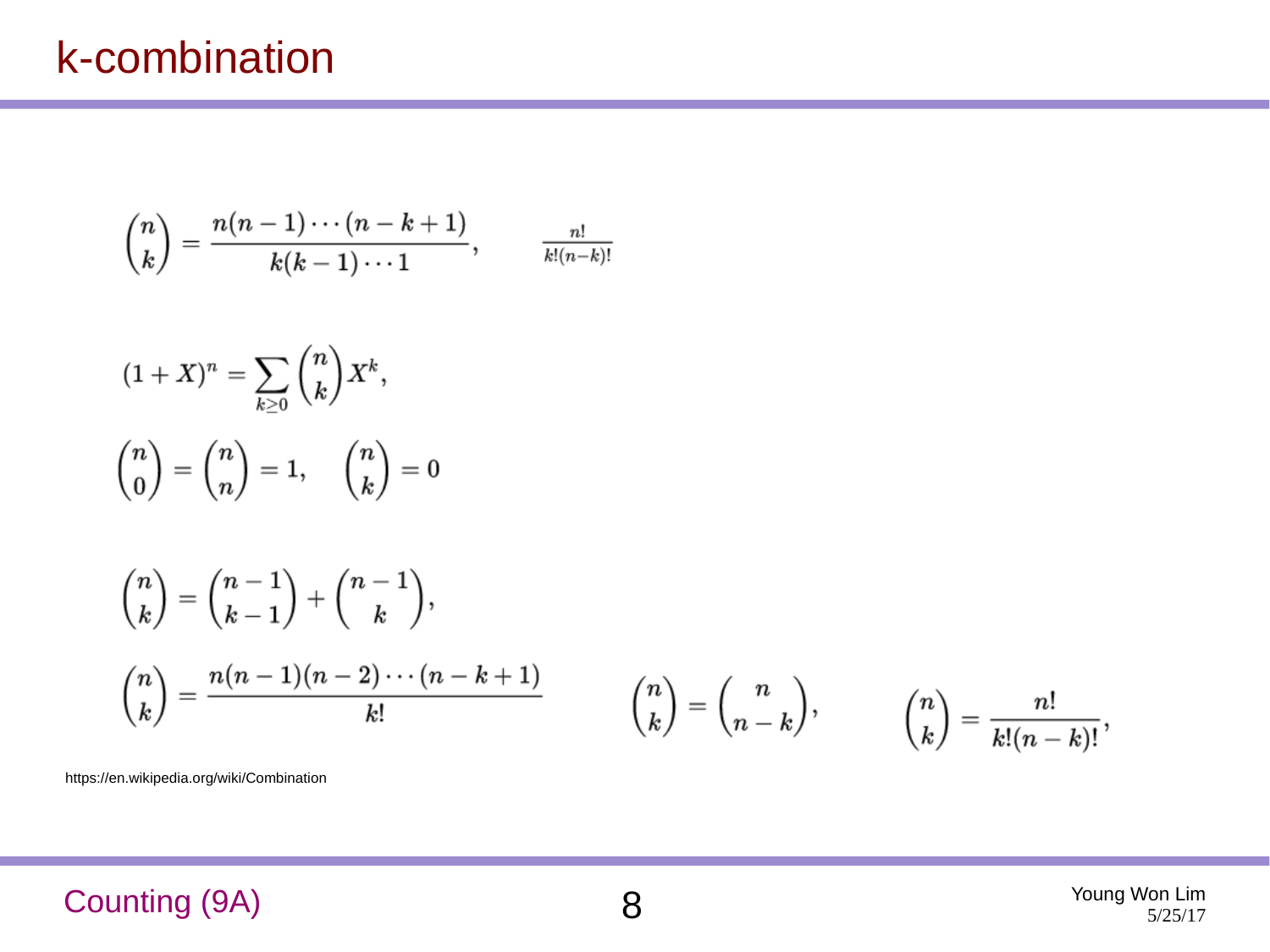# k-combination

https://en.wikipedia.org/wiki/Combination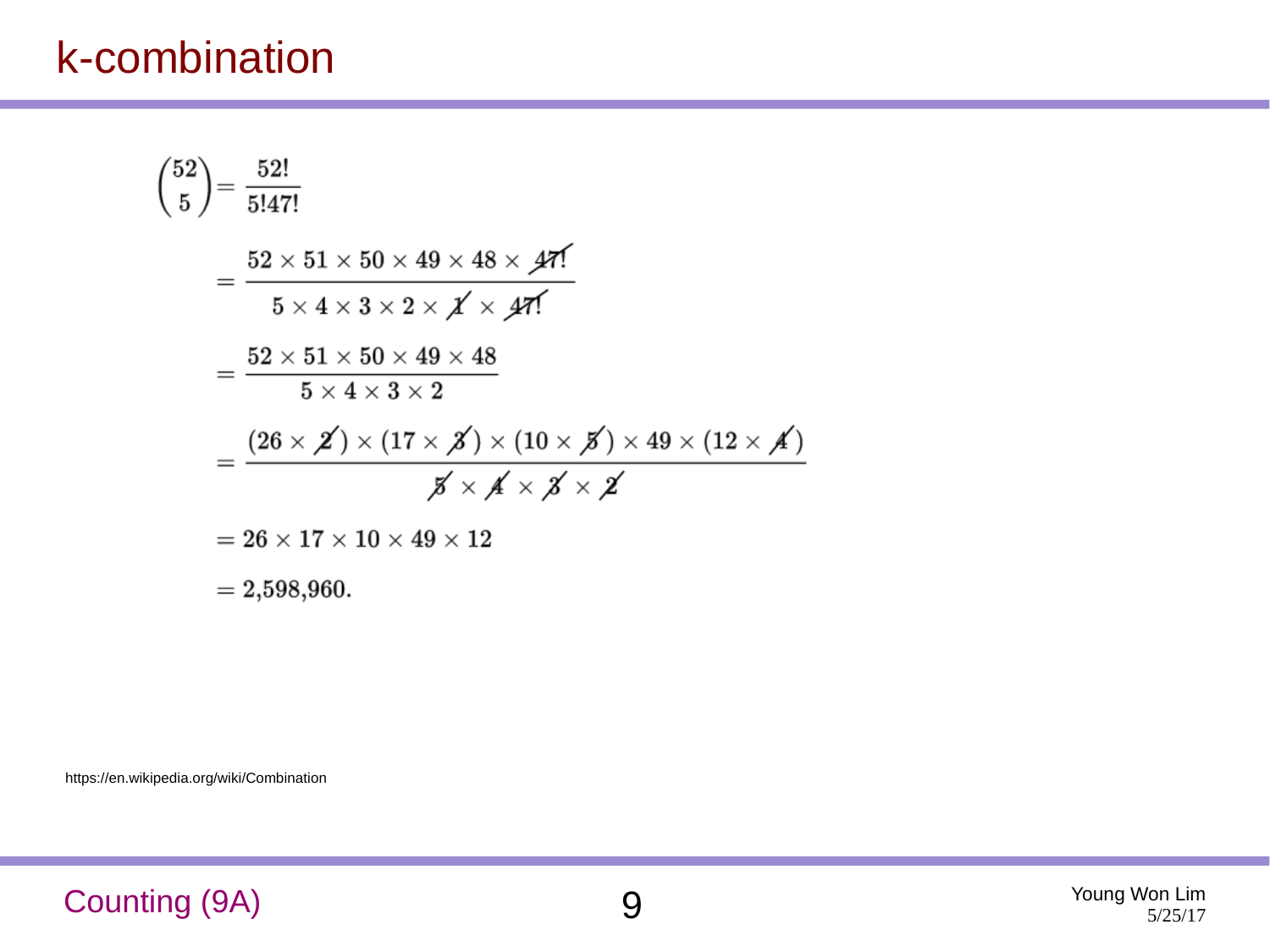$$
\binom{n}{k} = \frac{(n-0)}{1} \times \frac{(n-1)}{2} \times \frac{(n-2)}{3} \times \dots \times \frac{(n-(k-1))}{k},
$$

$$
\binom{52}{5} = \frac{52}{1} \times \frac{51}{2} \times \frac{50}{3} \times \frac{49}{4} \times \frac{48}{5} = 2,598,960
$$

https://en.wikipedia.org/wiki/Combination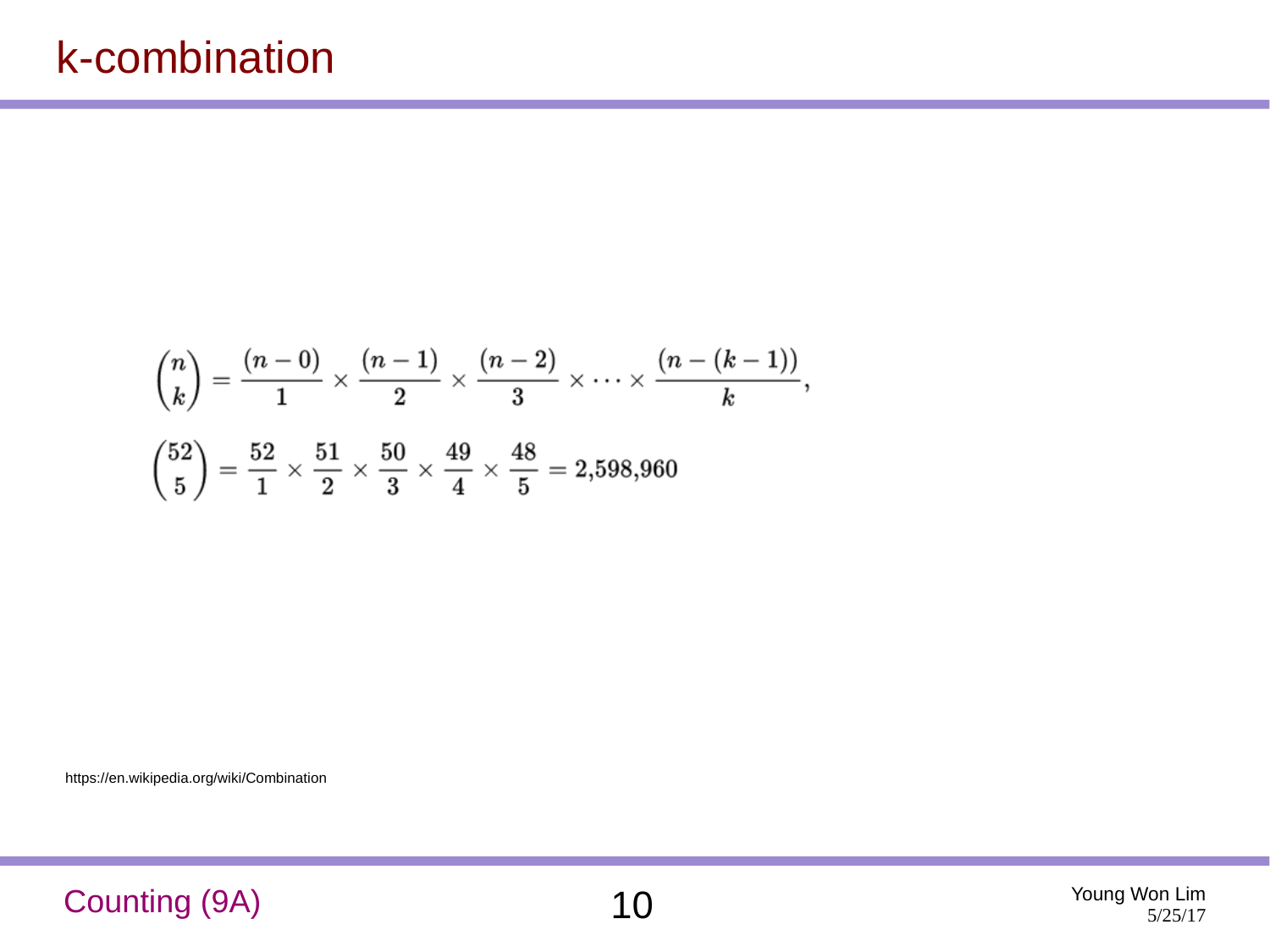# k-combination of 4

| P(4,1)                                                   | P(4,2)                                                                                             | P(4,3)                                   | P(4,4)                           |
|----------------------------------------------------------|----------------------------------------------------------------------------------------------------|------------------------------------------|----------------------------------|
| $4 = 4!/3!$                                              | $4 \cdot 3 = 4!/2!$                                                                                | $4 \cdot 3 \cdot 2 = 4!/1!$              | $4 \cdot 3 \cdot 2 \cdot 1 = 4!$ |
| C(4,1)                                                   | C(4,2)                                                                                             | C(4,3)                                   | C(4,4)                           |
| $4!/3!/1! = 4$                                           | $4!/2!/2! = 6$                                                                                     | $4!/1!/3! = 4$                           | $4!/4! = 1$                      |
| $\mathbf{1}$<br>$\frac{2}{3}$<br>$\overline{\mathbf{4}}$ | 1, 2<br>$\mathbf{3}$<br>1,<br>1,<br>$\overline{4}$<br>2, 3<br>2,<br>$\overline{4}$<br>3, 4<br>4, 3 | 1, 2, 3<br>1, 2, 4<br>1, 3, 4<br>2, 3, 4 | 1, 2, 3, 4                       |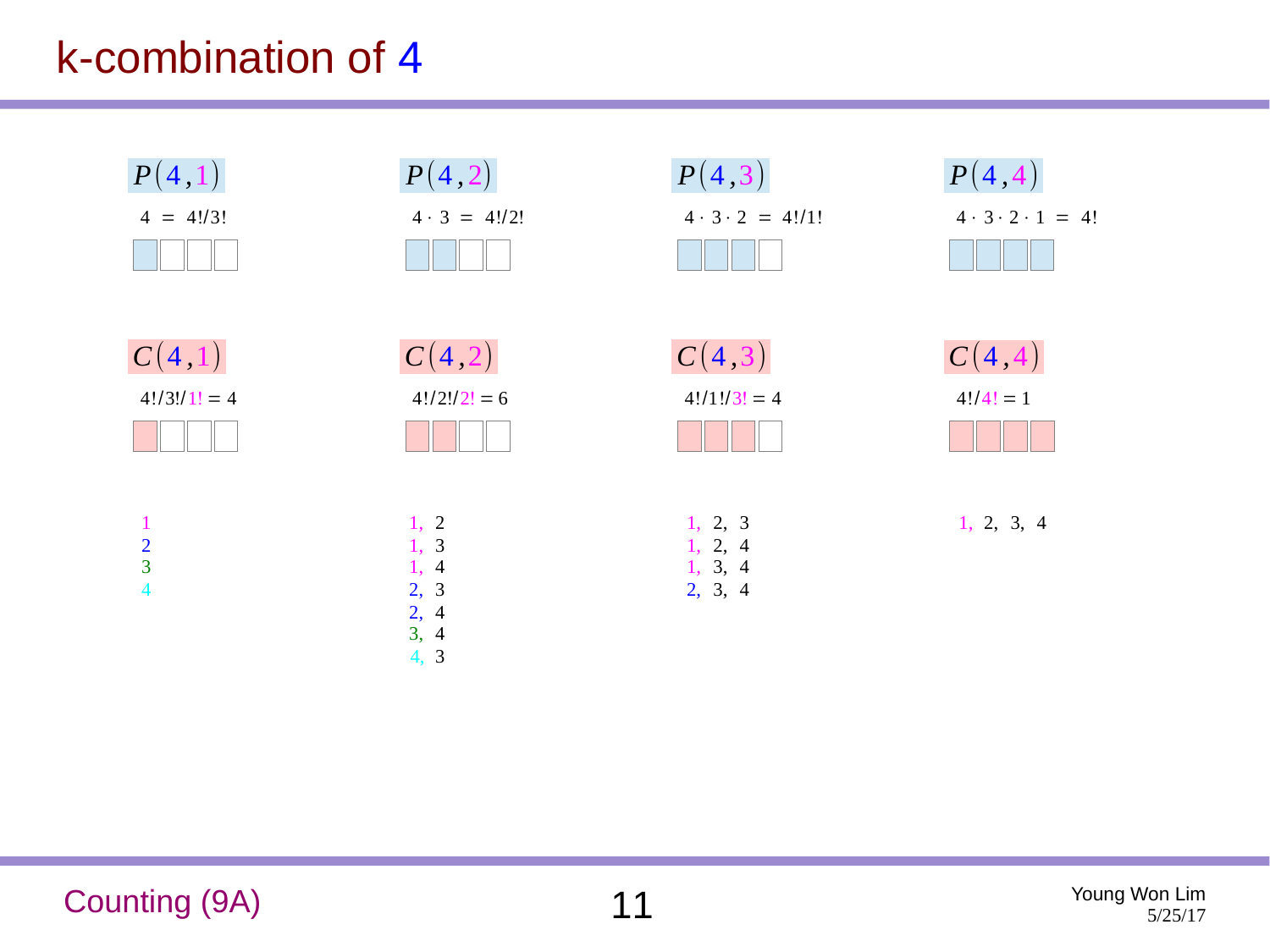# k-permutations of 4

| P(4,3)                                                                                                                                                                                                         |                                                                                              |                                                                   |  |
|----------------------------------------------------------------------------------------------------------------------------------------------------------------------------------------------------------------|----------------------------------------------------------------------------------------------|-------------------------------------------------------------------|--|
| $4 \cdot 3 \cdot 2 = 4!/1!$                                                                                                                                                                                    |                                                                                              |                                                                   |  |
|                                                                                                                                                                                                                |                                                                                              |                                                                   |  |
| 1, 2, 3<br>1, 2, 4<br>$\frac{1}{2}, \frac{3}{2}, \frac{2}{2}$<br>1, 3, 4<br>$\frac{1}{1}$ , 4, 2<br>$\frac{1}{1}$ , 4, 3<br>$\frac{2}{1}, \frac{1}{1}, \frac{3}{1}$<br>$\frac{2}{1}, \frac{1}{1}, \frac{4}{1}$ | 1, 2, 3<br>$1, 3, 2$ $1, 4, 2$<br>2, 1, 3 2, 1, 4<br>2, 3, 1<br>$3, 1, 2$ 4, 1, 2<br>3, 2, 1 | 1, 2, 4<br>2, 4, 1<br>4, 2, 1                                     |  |
| $\frac{2}{2}, \frac{3}{2}, \frac{1}{1}$<br>2, 3, 4<br>$\frac{2}{2}, \frac{4}{1}$<br>$\frac{2}{2}, \frac{4}{3}$<br>$-3, 1, 2$<br>$-3, 1, 4$<br>$-3, 2, 1$<br>$-3, 2, 4$                                         | 1, 2, 3<br>1, 3, 2<br>2, 1, 3 3, 2, 4<br>2, 3, 1<br>$3, 1, 2$ 4, 2, 3<br>3, 2, 1             | 2, 3, 4<br>2, 3, 4<br>3, 4, 1<br>4, 3, 2                          |  |
| $-3, 4, 1$<br>$\frac{1}{3}, \frac{4}{3}, \frac{2}{3}$<br>$\frac{4}{1}$ , $\frac{1}{2}$<br>$\frac{4}{1}$ , $\frac{1}{3}$<br>$-4, 2, 1$<br>$-4, 2, 3$<br>$-4, 3, 1$<br>$-4, -3, -2$                              |                                                                                              | remove all non-increasing ordering<br>in order to count only once |  |



#### **Counting (9A)** 12 Young Won Lim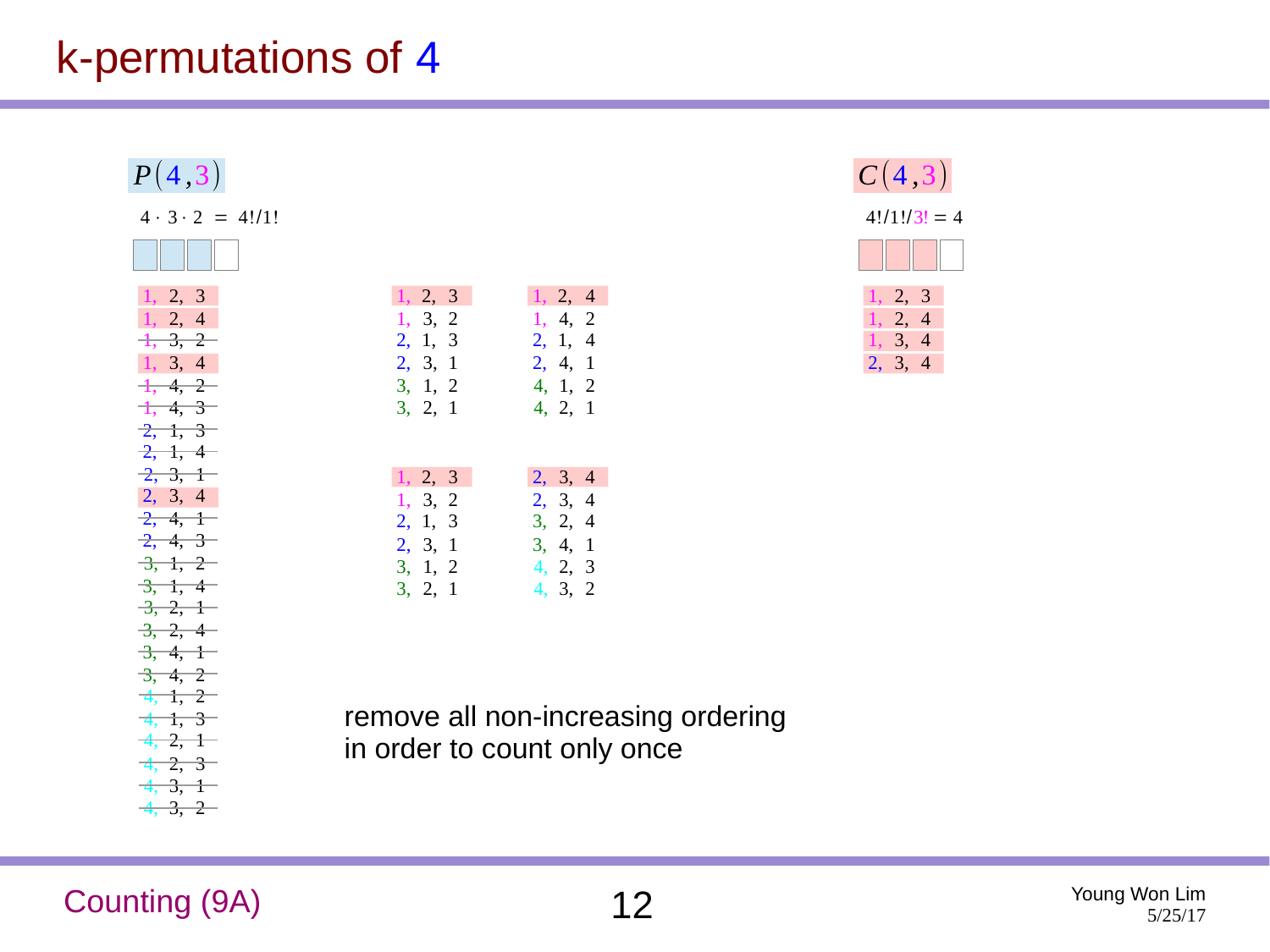# k-combination of 4





Counting (9A) 13 Young Won Lim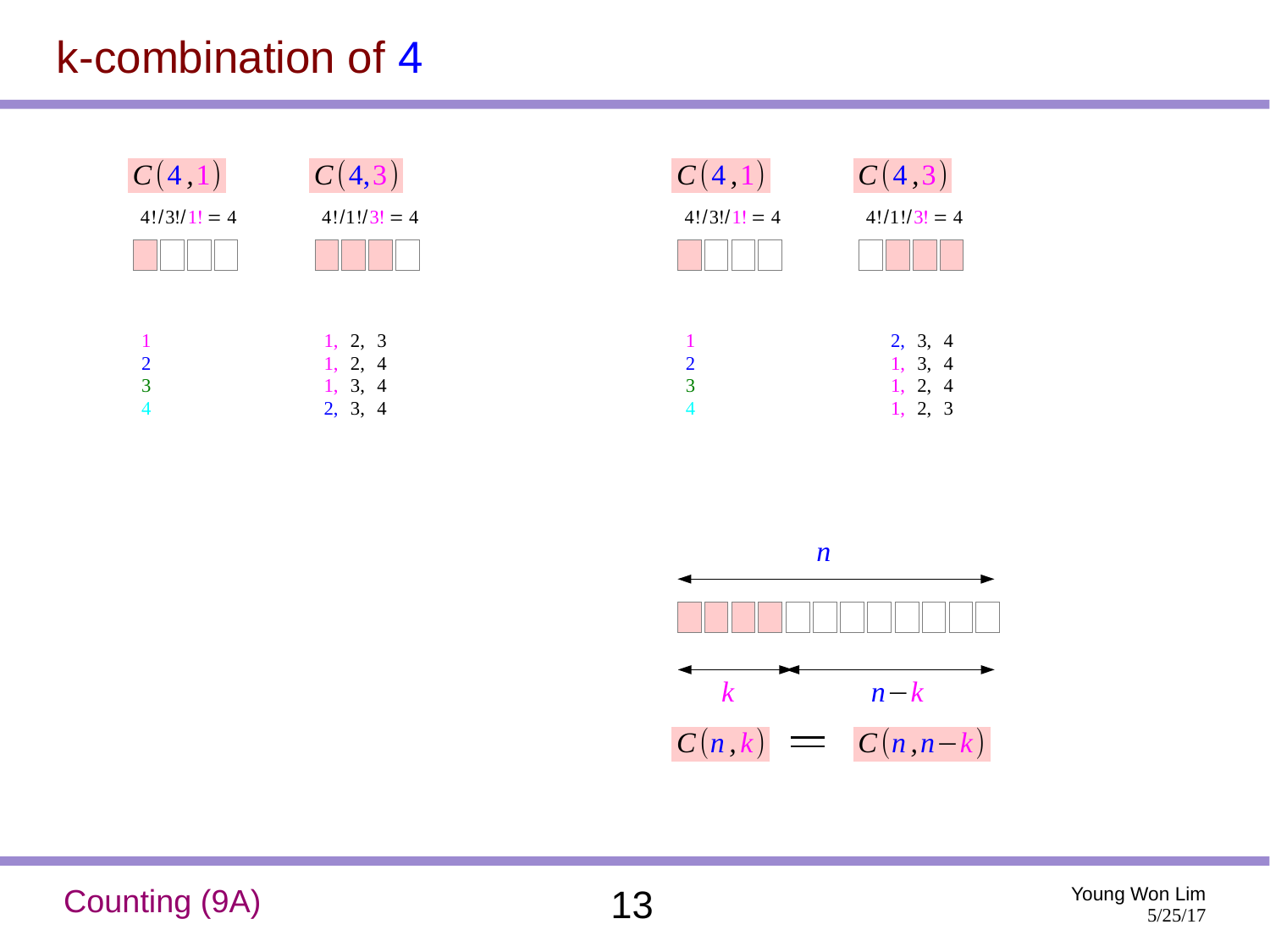1  $\mathbf{1}$  $\mathbf{1}$ The binomial coefficients can be arranged to form Pascal's triangle. $2<sub>1</sub>$  $\begin{smallmatrix}1&&5\\4&&6\\4&&6\end{smallmatrix}$  $\mathbf{1}$  $\mathbf{1}$  $1\;\; 5\;\; 10\;\; 10\;\; 5\;\; 1$ 

$$
(x+y)^n=\sum_{k=0}^n\binom{n}{k}x^{n-k}y^k
$$

$$
\binom{n}{k} = \binom{n-1}{k-1} + \binom{n-1}{k} \quad \text{for all integers } n, k: 1 \leq k \leq n-1,
$$

$$
\binom{n}{0} = \binom{n}{n} = 1 \quad \text{for all integers } n \geq 0,
$$

https://en.wikipedia.org/wiki/Binomial\_coefficient

#### Counting (9A) 14 Young Won Lim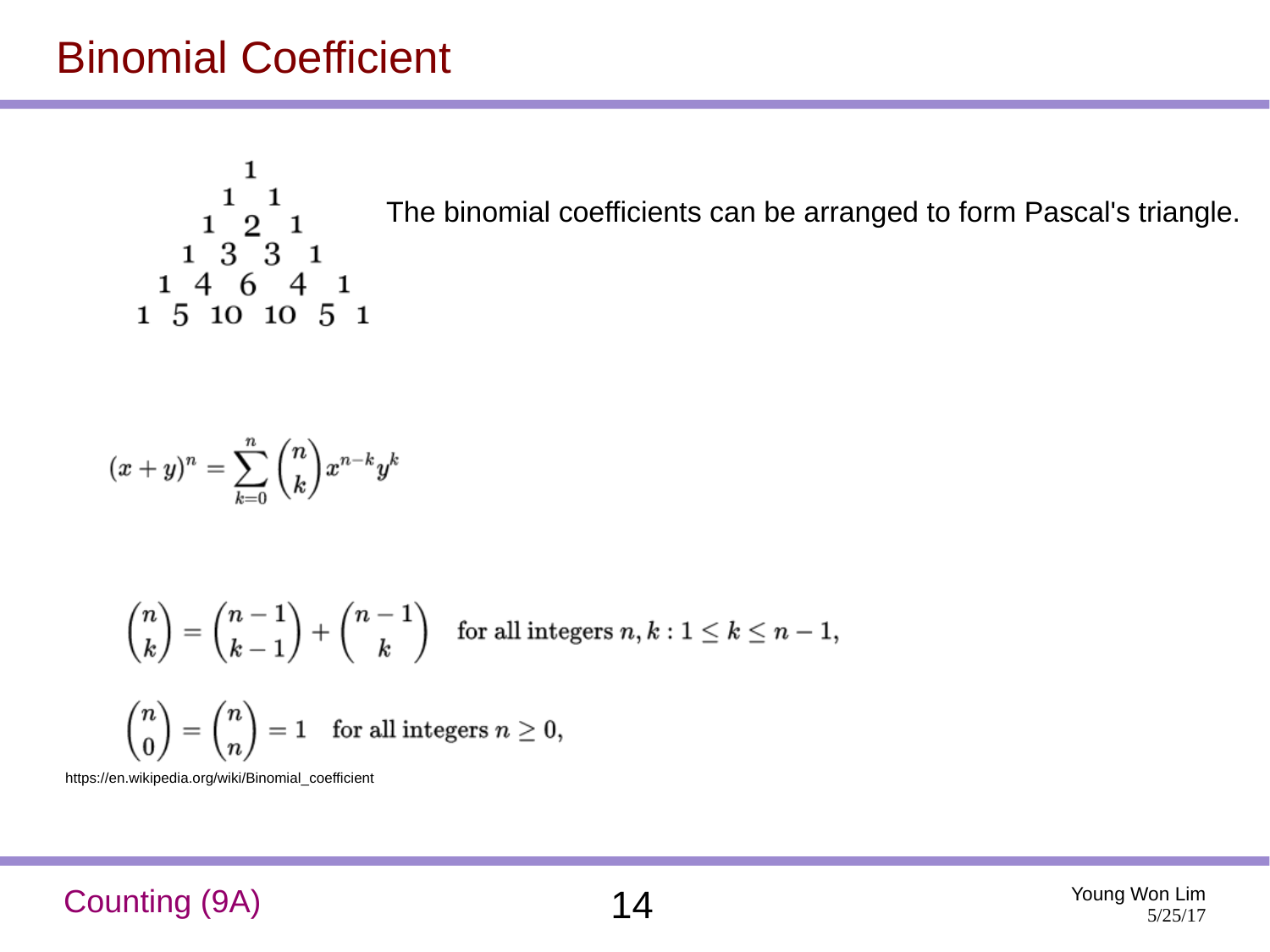$$
(x + y)3 = x3 + 3x2y + 3xy2 + y3
$$
  
=  $xxx + 3xxy + 3xyy + yyy$ 



Counting (9A) 15 Young Won Lim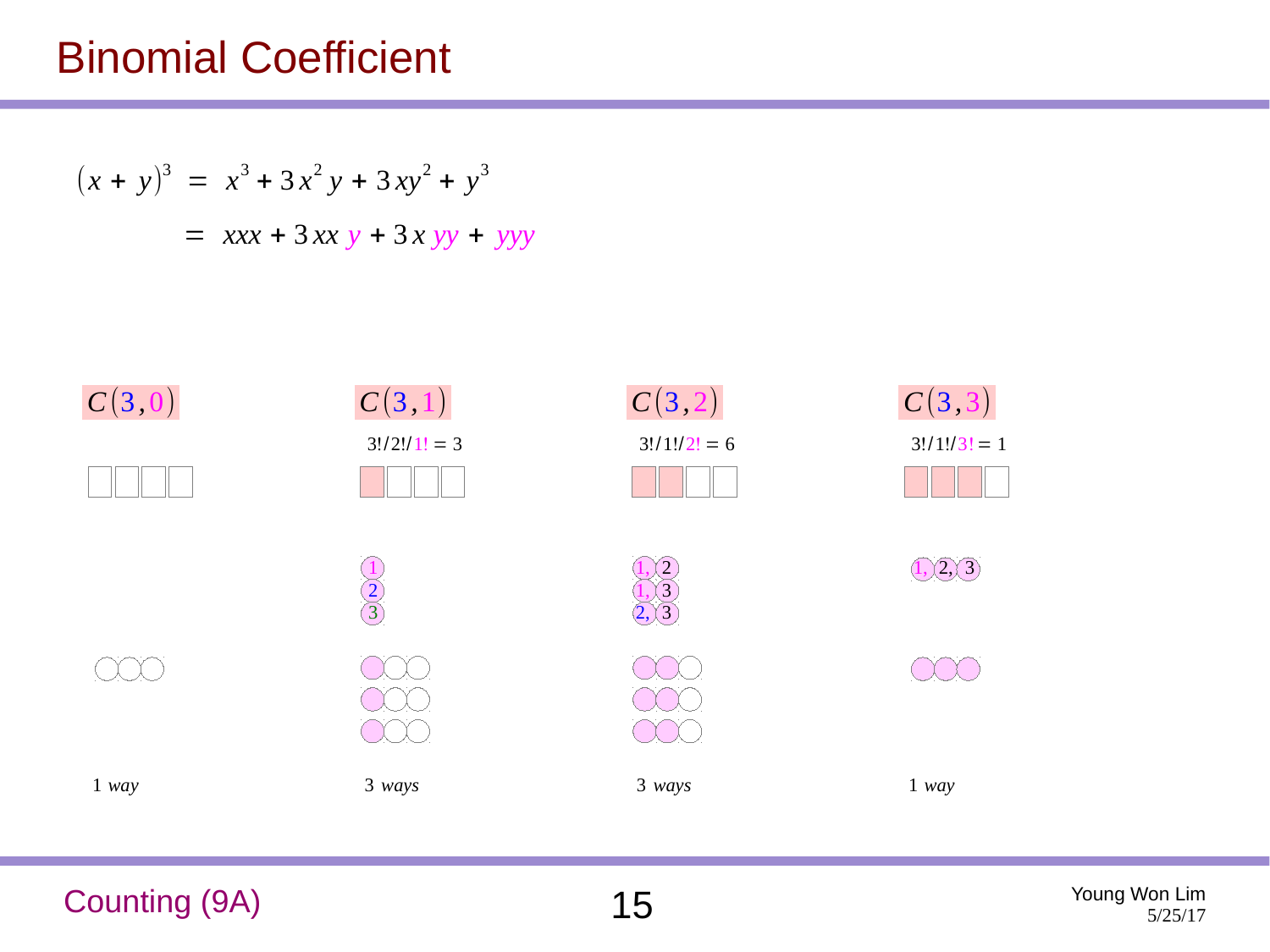$$
(x + y)3 = x3 + 3x2y + 3xy2 + y3
$$
  
=  $xxx + 3xxy + 3xyy + yyy$   
=  $\binom{3}{0}xxx + \binom{3}{1}xxy + \binom{3}{2}xyy + \binom{3}{3}yyy$ 



Counting (9A) 16 Young Won Lim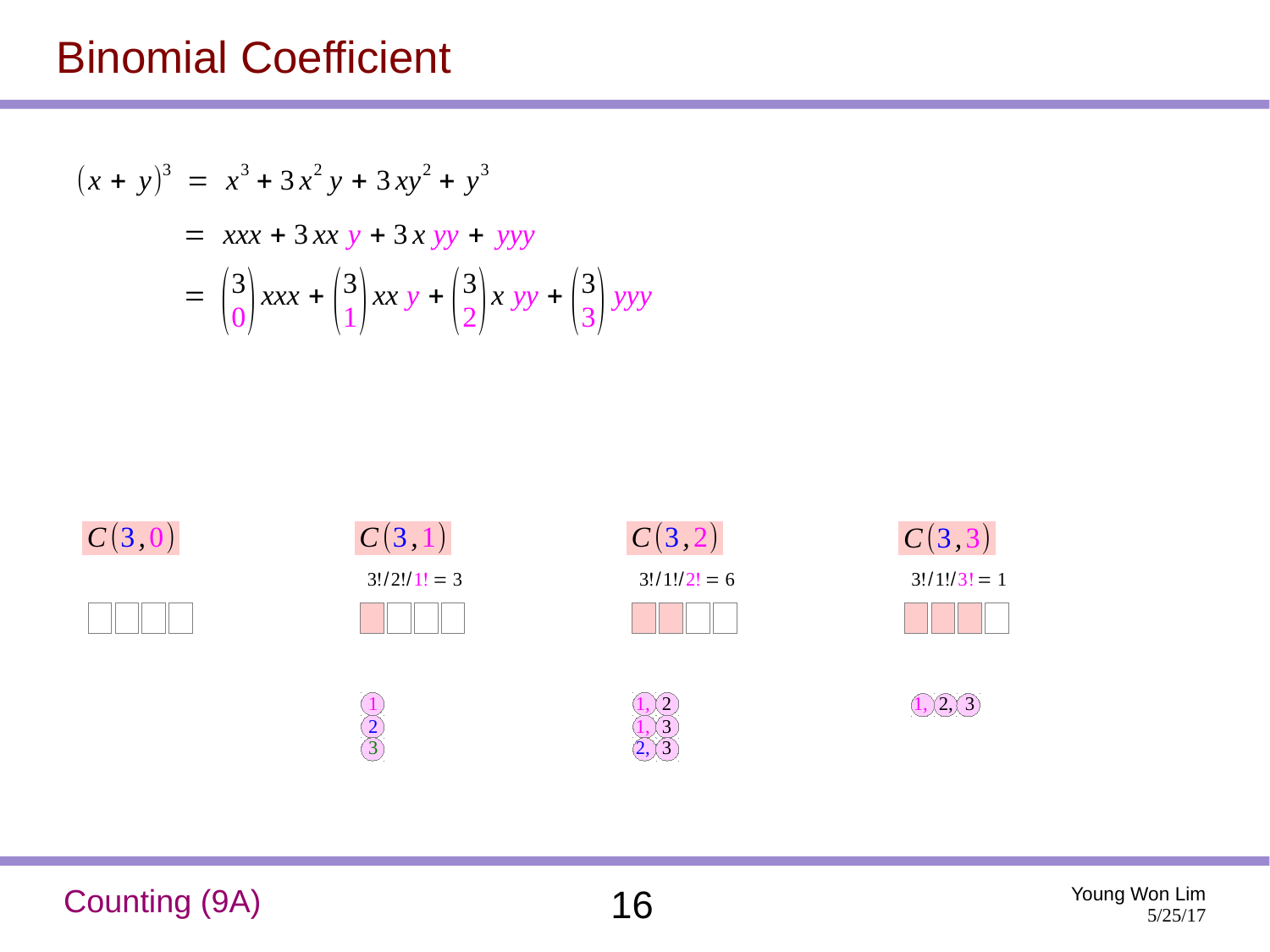$$
(x + y)3 = x3 + 3x2y + 3xy2 + y3
$$
  
= xxx + 3xx y + 3xyy + yyy  
=  $\binom{3}{0}$ xx +  $\binom{3}{1}$ xx y +  $\binom{3}{2}$ xyy +  $\binom{3}{3}$ yyy  

$$
23 = \binom{3}{0} + \binom{3}{1} + \binom{3}{2} + \binom{3}{3}
$$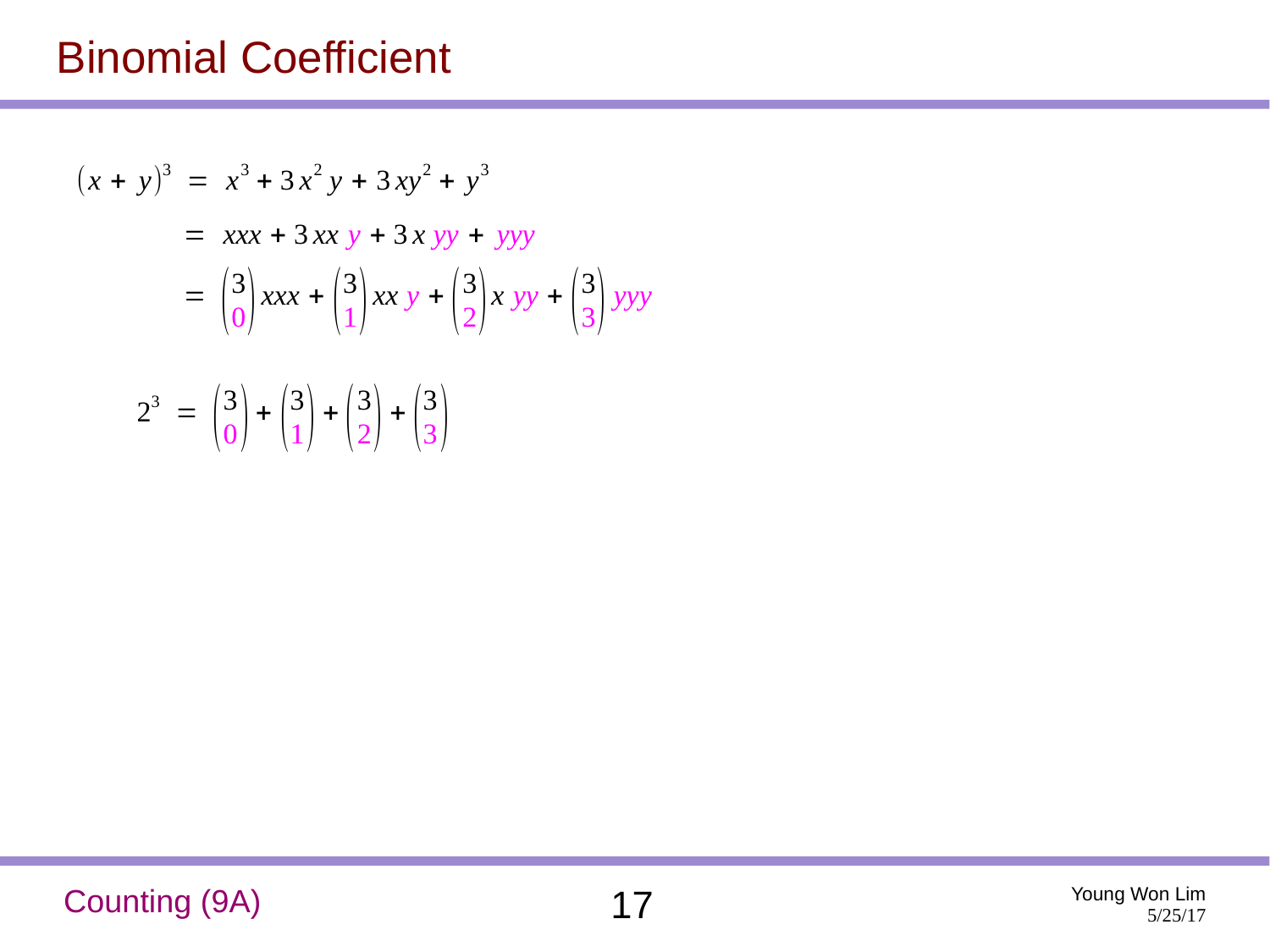## Pascal's Triangle

$$
\begin{smallmatrix}&&&1\\&&1&1\\1&&2&1\\1&3&3&1\\1&4&6&4&1\\1&5&10&10&5&1\end{smallmatrix}
$$

Rows zero to five of Pascal's triangle

$$
\begin{pmatrix}\n0 \\
0 \\
0\n\end{pmatrix}
$$
\n
$$
\begin{pmatrix}\n1 \\
0 \\
0\n\end{pmatrix}\n\begin{pmatrix}\n1 \\
1 \\
1\n\end{pmatrix}
$$
\n
$$
\begin{pmatrix}\n2 \\
0 \\
0\n\end{pmatrix}\n\begin{pmatrix}\n2 \\
1 \\
0\n\end{pmatrix}\n\begin{pmatrix}\n2 \\
2\n\end{pmatrix}\n\begin{pmatrix}\n3 \\
3\n\end{pmatrix}
$$
\n
$$
\begin{pmatrix}\n4 \\
0\n\end{pmatrix}\n\begin{pmatrix}\n4 \\
1\n\end{pmatrix}\n\begin{pmatrix}\n4 \\
2\n\end{pmatrix}\n\begin{pmatrix}\n4 \\
3\n\end{pmatrix}\n\begin{pmatrix}\n4 \\
4\n\end{pmatrix}
$$
\n
$$
\begin{pmatrix}\n5 \\
0\n\end{pmatrix}\n\begin{pmatrix}\n5 \\
1\n\end{pmatrix}\n\begin{pmatrix}\n5 \\
2\n\end{pmatrix}\n\begin{pmatrix}\n5 \\
3\n\end{pmatrix}\n\begin{pmatrix}\n5 \\
4\n\end{pmatrix}\n\begin{pmatrix}\n5 \\
5\n\end{pmatrix}
$$

Six rows Pascal's triangle as binomial coefficients

https://en.wikipedia.org/wiki/Pascal%27s\_triangle

Counting (9A) 18 Young Won Lim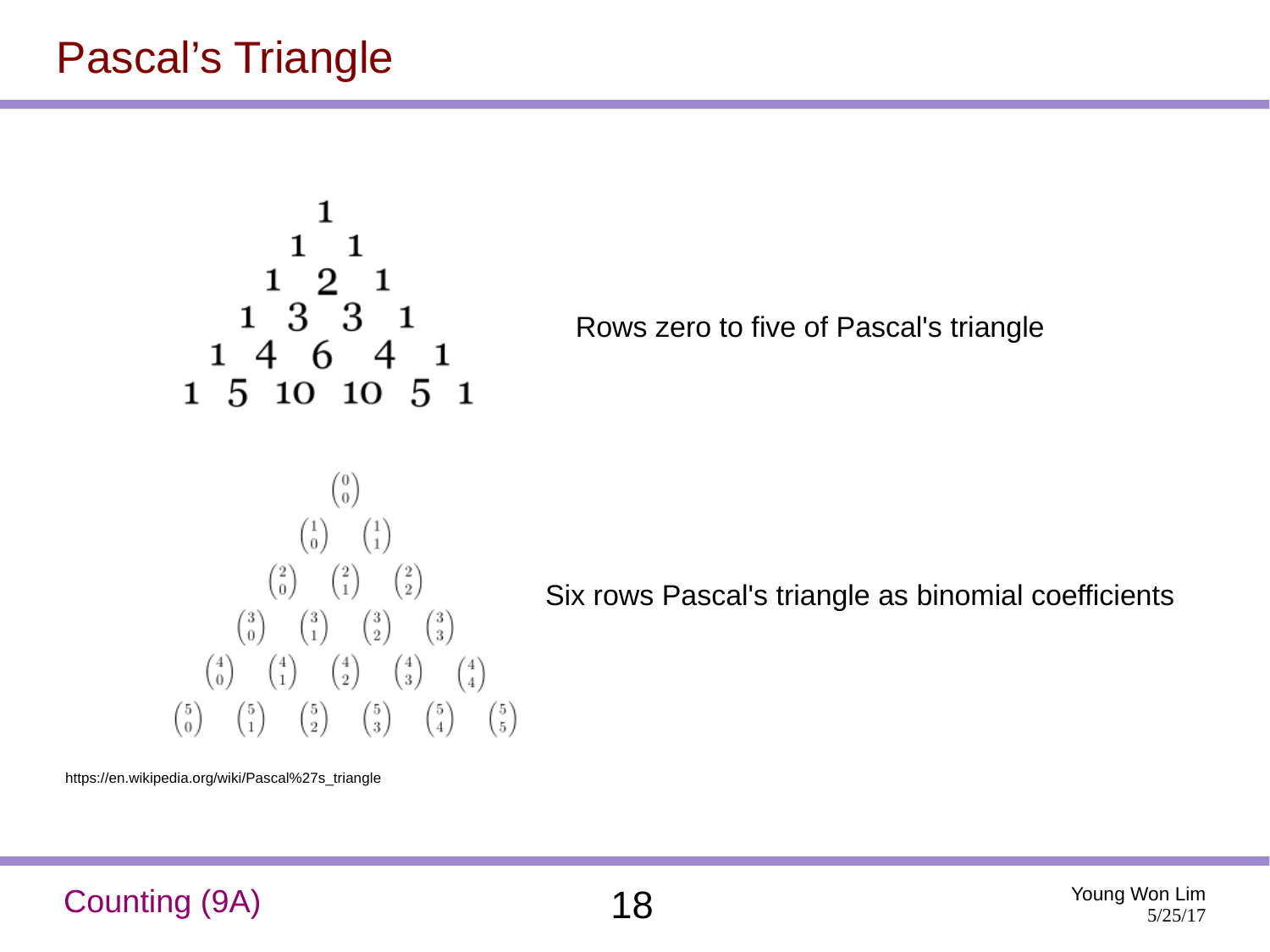### Pascal's Triangle

$$
(x+1)^n=\sum_{i=0}^n a_ix^i.
$$

$$
(x+1)^{n+1}=(x+1)(x+1)^n=x(x+1)^n+(x+1)^n=\sum_{i=0}^n a_ix^{i+1}+\sum_{i=0}^n a_ix^i.
$$

$$
\begin{aligned} &\sum_{i=0}^n a_i x^{i+1} + \sum_{i=0}^n a_i x^i \\ &= \sum_{i=1}^{n+1} a_{i-1} x^i + \sum_{i=0}^n a_i x^i \\ &= \sum_{i=1}^n a_{i-1} x^i + \sum_{i=1}^n a_i x^i + a_0 x^0 + a_n x^{n+1} \\ &= \sum_{i=1}^n (a_{i-1} + a_i) x^i + a_0 x^0 + a_n x^{n+1} \\ &= \sum_{i=1}^n (a_{i-1} + a_i) x^i + x^0 + x^{n+1} \end{aligned}
$$

https://en.wikipedia.org/wiki/Pascal%27s\_triangle

Counting (9A) 19 Young Won Lim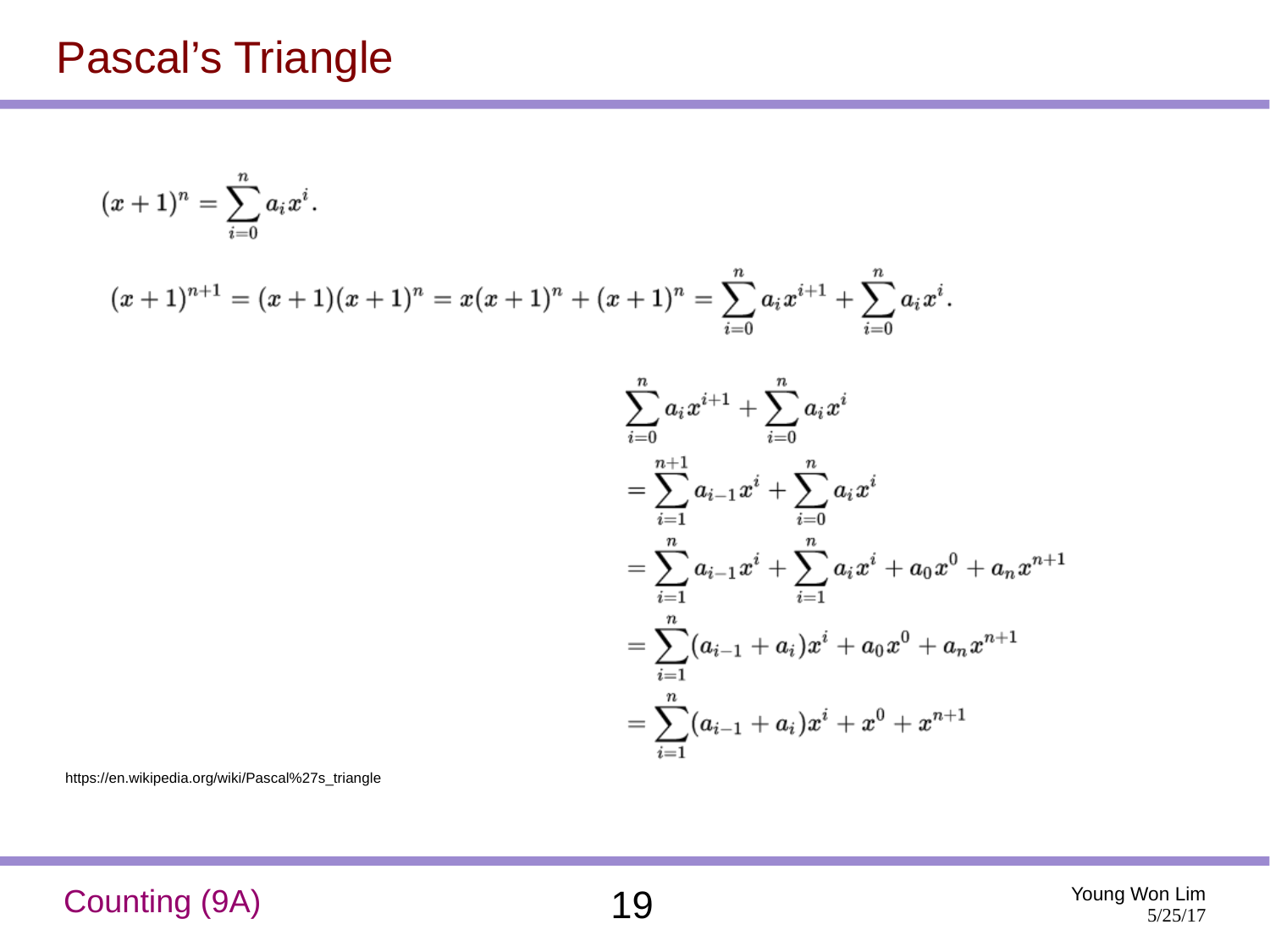$$
\binom{n}{0} + \binom{n}{1} + \cdots + \binom{n}{n-1} + \binom{n}{n} = 2^n.
$$

$$
\mathbf{C}(n,k)=\mathbf{C}_k^n = {}_nC_k = \binom{n}{k} = \frac{n!}{k!(n-k)!}.
$$

https://en.wikipedia.org/wiki/Euclidean\_algorithm

Counting (9A) 20 Young Won Lim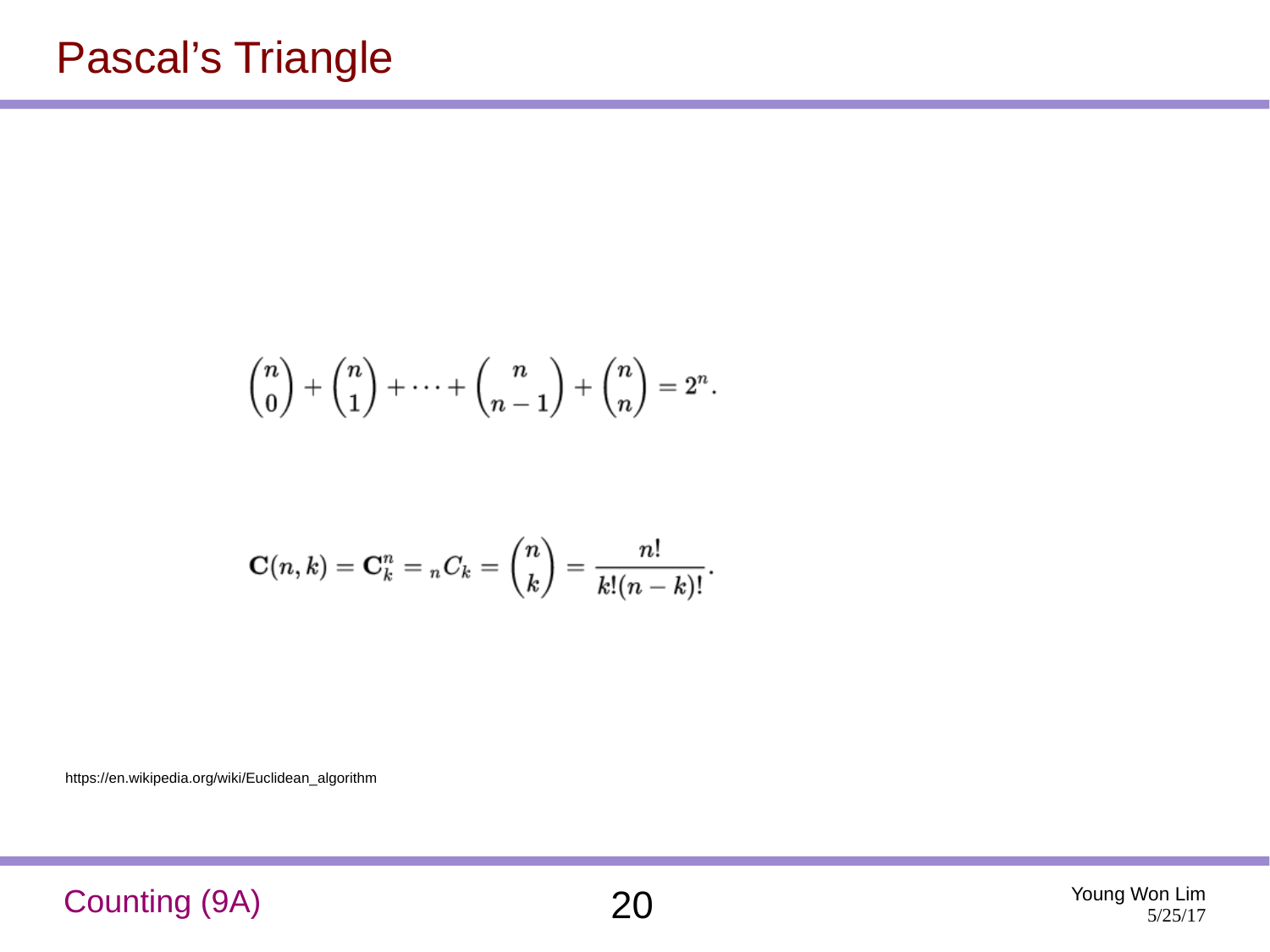https://en.wikipedia.org/wiki/Algorithm

#### Counting (9A) 21 Young Won Lim